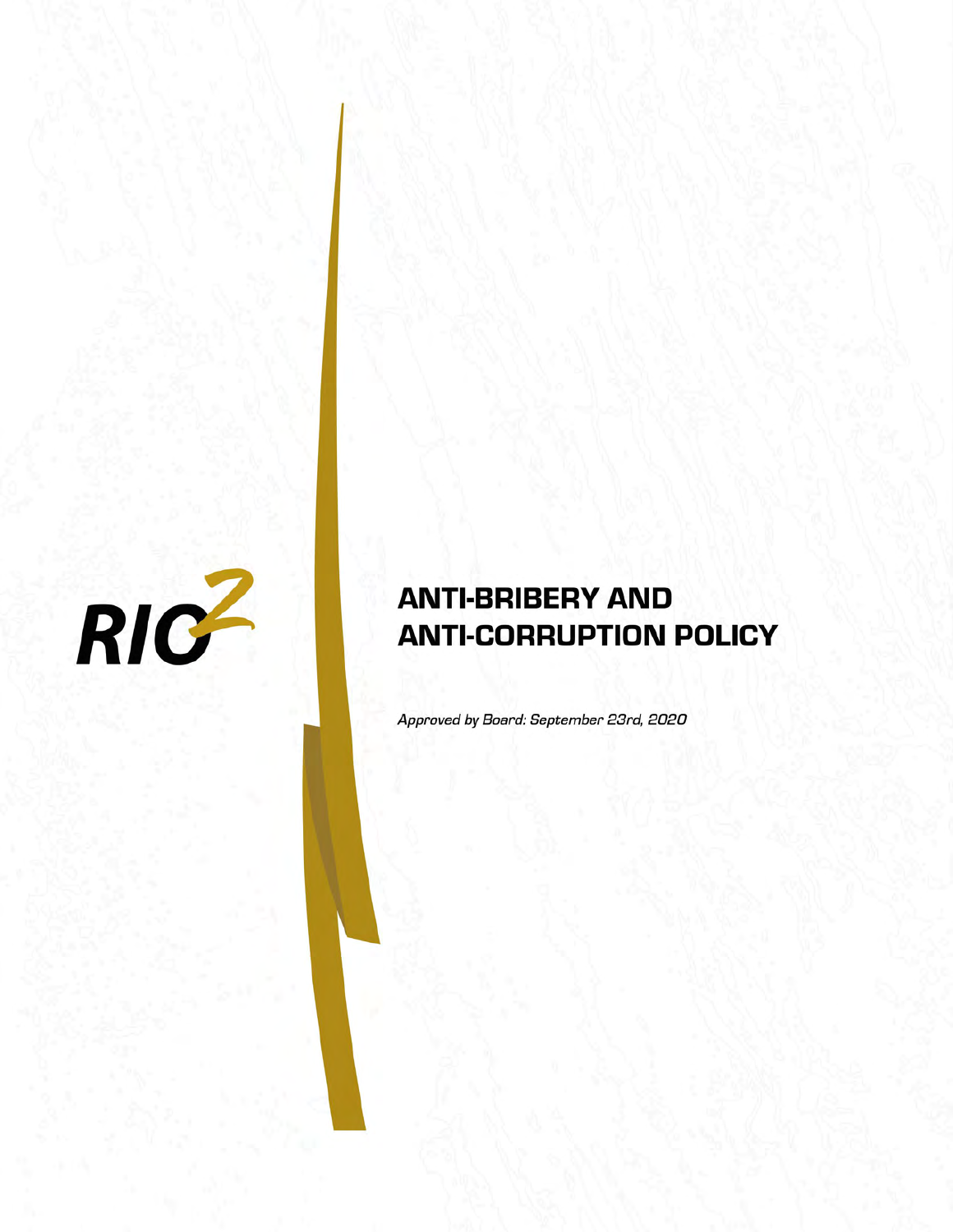#### **RIO2 LIMITED**

#### **ANTI-BRIBERY AND ANTI-CORRUPTION POLICY**

## **Effective September 23, 2020**

#### **Introduction**

Rio2 Limited (the "Corporation") is committed to conducting business with integrity in accordance with the highest ethical and moral standards in compliance with all applicable laws, rules and regulations. The Corporation has zero-tolerance for bribery and corruption in all business dealings and relationships, in all jurisdictions in which the Corporation operates. Implementing and enforcing effective systems to prevent bribery and corruption are central to this approach.

As described in the Code of Business Conduct and Ethics, all Personnel and Consultants are required to comply with all applicable laws, rules and regulations and the Code of Business Conduct and Ethics. This obligation includes compliance with all applicable anti-bribery and anti-corruption laws, rules and regulations, which include the *Corruption of Foreign Public Officials Act* (Canada) and any other applicable anti-bribery and anti-corruption conventions.

The purpose of this Policy is to avoid and prevent bribery and corruption in all business dealings of, and transactions undertaken by, the Corporation. This Policy provides information and guidance on how to recognize and deal with bribery and corruption issues and provides guidelines and establishes procedures to ensure that all those working for, on behalf of and with the Corporation have a clear and consistent understanding of how to avoid and prevent bribery and corruption.

#### **Policy Application**

This Policy applies to all Personnel in every location in which the Corporation operates, and, by written agreement, to all Consultants, joint ventures and business partners, including joint venture partners of the Corporation.

All Consultants must be informed of the requirements of this Policy and must contractually agree to comply with the Corporation's Code of Business Conduct and Ethics, this Policy and all applicable antibribery and anti-corruption laws.

In addition, all business partners of the Corporation, including joint venture partners, must be informed of this Policy and must contractually agree to comply with the Corporation's Code of Business Conduct and Ethics and this Policy (or the equivalents of) and all applicable anti-bribery and anti-corruption laws.

Compliance with this Policy is mandatory, both in letter and in spirit. This Policy must be complied with even in situations where the anti-bribery or anti-corruption laws, rules or regulations or local business practices in the applicable jurisdiction are less restrictive.

## **Definitions**

"**Consultant**" means any individual, firm or entity acting for or on behalf of the Corporation, including but not limited to agents, consultants, representatives, advisors, intermediaries, distributors, brokers or other service providers who are hired or otherwise retained by the Corporation to provide services that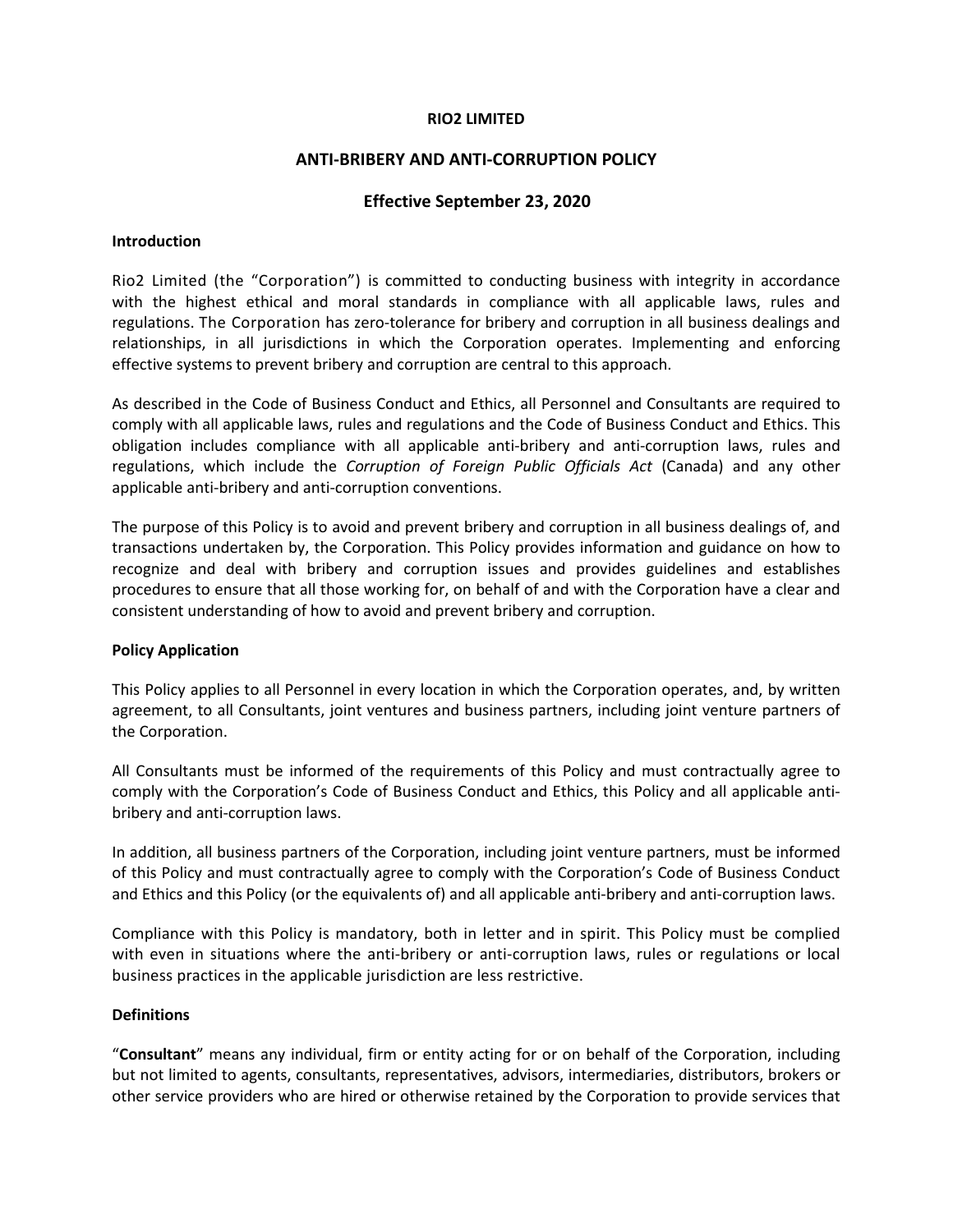directly relate to business that may involve, either directly or indirectly, a State, Public Agency, Public Enterprise, Public International Organization or who has or is likely to have contact with a Public Official.

"**Books and Records**" include information recorded on a tangible medium and retained as evidence of an organization's activities, events, finances, or transactions, for legal, regulatory, business, strategic, historical, or posterity reasons. For greater particularity, all accounting records, in whatever form, are included.

"**Entertainment**" includes, but is not limited to receptions and tickets to, or participation in business, leisure, social, cultural or sporting events where the attendance serves a customary business purpose. Entertainment is given with the intent of initiating or developing a business relationship and, unless otherwise stated in this Policy, requires the giver to be in attendance.

"**Facilitation Payments**" are payments made to lower-level public or private sector employees to secure or encourage the performance of a routine act which is within the normal powers of that employee and to which the payer is already entitled. Such payments are of low value, and are intended to be of personal benefit to the payee.

## "**Family Member**" means

- (a) a spouse; domestic partner, spousal equivalent, or dependent (whether or not related), child (including adopted child), parent, sibling, grand-parent, grandchild, step brothersister, step-parent, aunt, uncle, niece, nephew, guardian or an individual who stands or stood in the place of a parent to a person when the person was a child, foster-child, or ward;
- (b) any spouse, parent, sibling, or child of any of the above; and
- (c) any individual who is related by blood or affinity or whose close association with the person is the equivalent of a family relationship.

"**Gift**" means anything of value, transferred to another without compensation. Gifts are given as a mark of friendship or appreciation or to promote or advertise the Corporation's or an Associate's business and include, but are not limited to, non-monetary material items such as food and other consumable items, flowers, prizes, gift certificates or gift cards that are redeemable for products or services but have no cash value, discounts, promotional items, the use of a giver's time, premises, materials or equipment.

"**Knowledge**" includes deliberately ignoring circumstances that reasonably suggest that the advantage is for the direct or indirect benefit of a Public Official. Such benefits may take many forms including, but not limited to, cash, gifts, entertainment, reimbursement of expenses, meals, hospitality, travel, political or charitable donations, in-kind contributions, loans, rewards, investment opportunities, subcontracts and business commissions or incentives.

"**Personnel**" means all the Corporation directors, officers and employees (permanent, part-time, students, temporary and casual).

"**Public Agency**" means any body or authority that is established, under public law or otherwise, to perform a duty or function on behalf of a State or is performing public duties or functions including, but not limited to a board or a commission.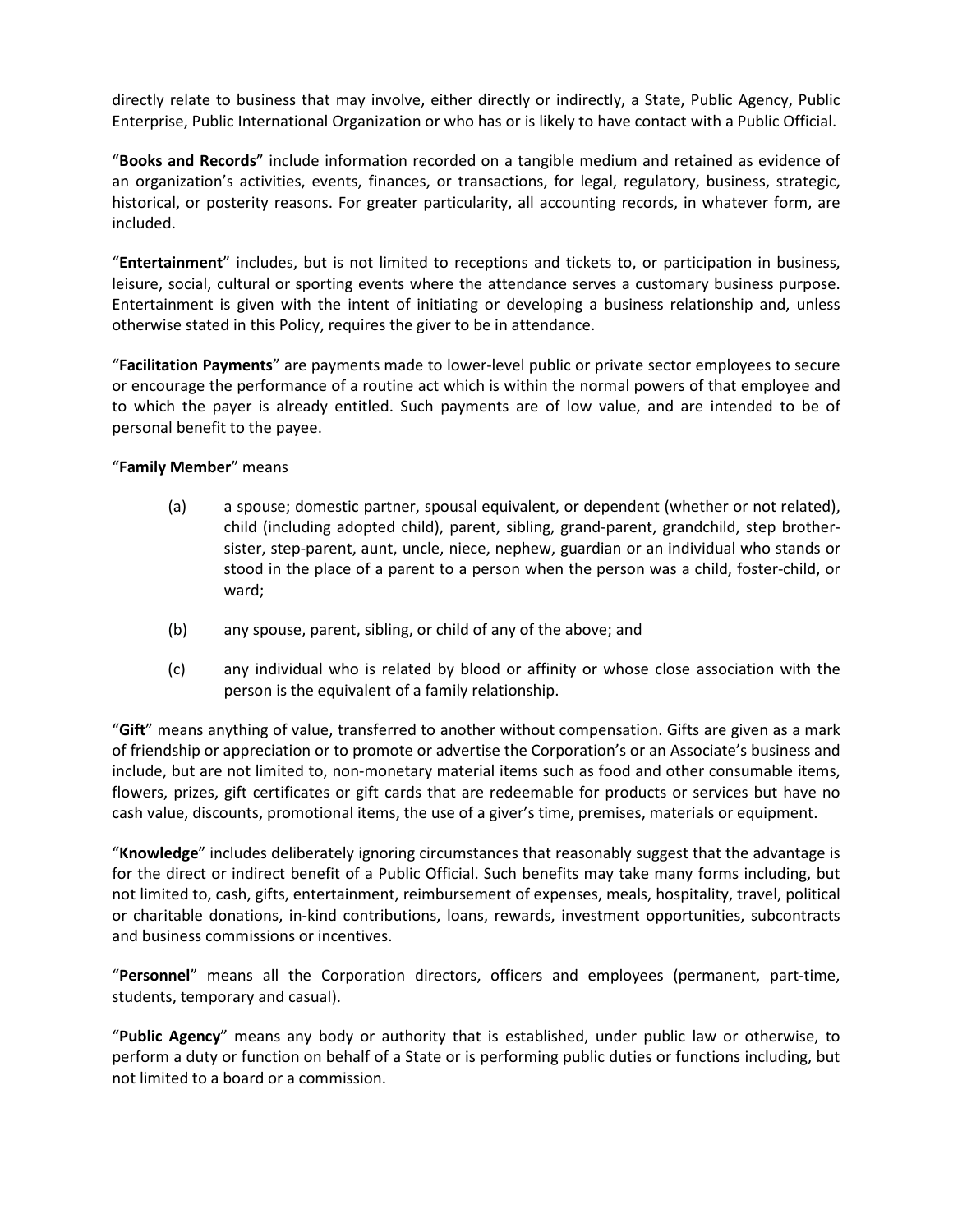"**Public Enterprise**" means any enterprise, regardless of its legal form, over which a State, or States, may, directly or indirectly, exercise a dominant influence including, but not limited to a national agriculture and commodity company.

"**Public International Organization**" means any public international organization, including international financial institutions such as the World Bank Group, the International Bank for Reconstruction & Development, the European Bank for Reconstruction & Development, and the Asian Development Bank.

"**Public Official**" means any person holding a legislative, administrative, executive or judicial office of a State; any person performing public functions for a State, a Public Agency or a Public Enterprise; any official or agent of a Public International Organization; any representative or employee of a company or other business entity in which a State or governmental body has an ownership interest.

"**Corporation**" means Rio2 Limited and any subsidiaries, if applicable.

"**State**" means any country and includes

- (a) any political sub-division of that country;
- (b) the government, and any department, or branch, of that country or of a political subdivision of that country; or
- (c) any agency of that country or of a political sub-division of that country.

#### **Policy**

This Policy prohibits authorizing, offering, promising, lending or giving any undue pecuniary or other advantage, either directly or indirectly, to a Public Official, or to any other person with the knowledge or intention that all or a part of it is for the direct or indirect benefit of a Public Official, as consideration for an act or omission by the Public Official in connection with the performance of his or her duties, to influence the Public Official in his or her duties, or to otherwise secure an improper advantage.

An undue pecuniary or other advantage may take many forms including, but not limited to Gifts, Entertainment, reimbursement of expenses, political or charitable donations, in-kind contributions, loans, rewards, investment opportunities, subcontracts, business commissions or business incentives and does not depend on:

- the value;
- the results;
- local customs (or the perception of local customs);
- the tolerance by authorities in the Public Official's jurisdiction; or
- the alleged necessity, unless the life, liberty or security of Personnel or a Consultant is at stake.

The above conduct is prohibited even if:

1. the benefit is for someone other than the party providing it;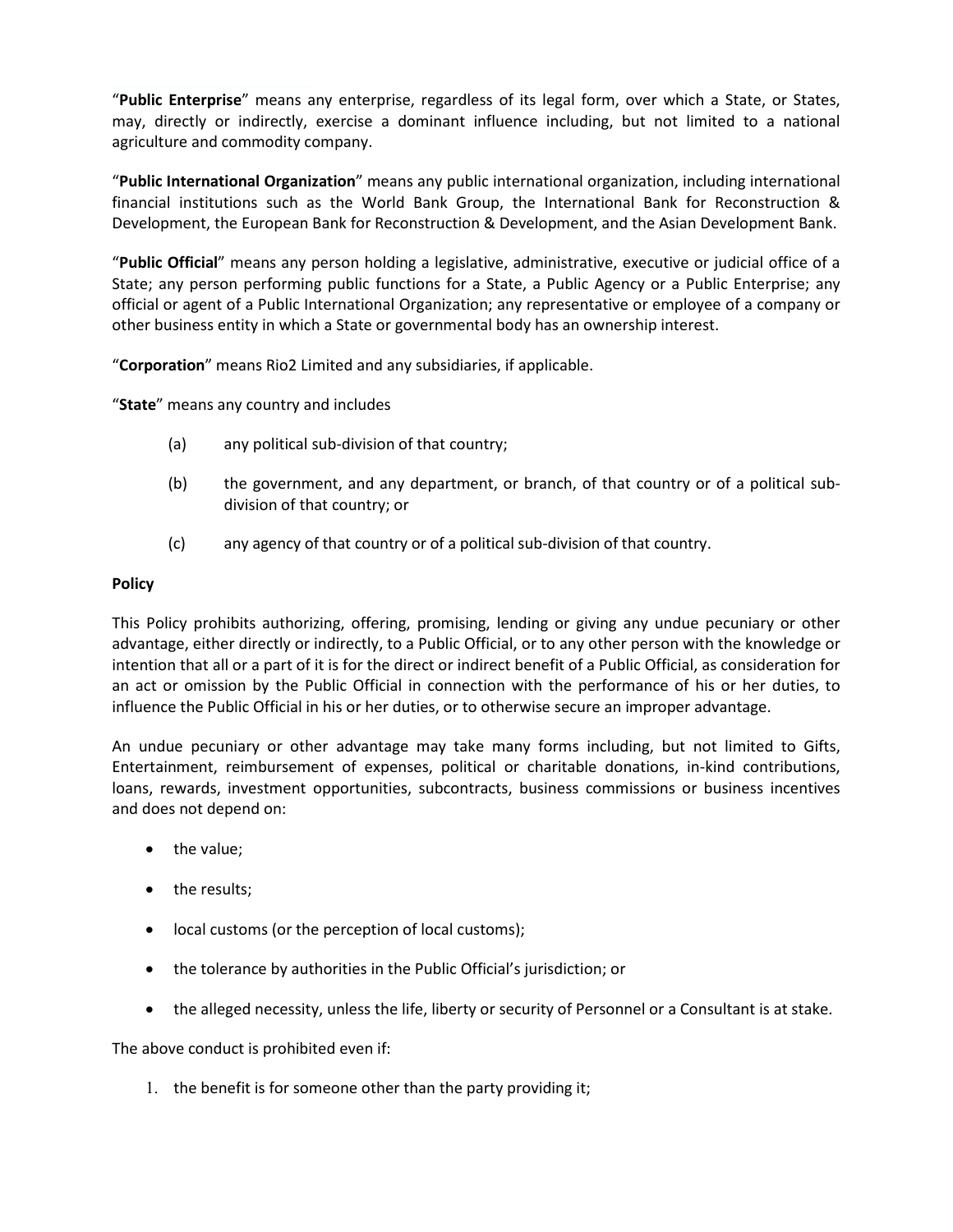- 2. the business being sought is not with the government;
- 3. the payment or other advantage does not actually secure an advantage in business; or
- 4. the payment or other advantage was initially suggested by a Public Official.

All Personnel and Consultants must all ensure that the Corporation's relationships with States, Public Agencies, Public Enterprises, Public International Organizations and Public Officials will in all respects not embarrass the Corporation or impugn the Corporation's integrity or reputation if the full details of the relationship became public knowledge.

Accordingly, all Personnel and Consultants are prohibited from providing any pecuniary or other advantage, regardless of the value, to any Public Official to obtain, maintain or direct the Corporation business except in accordance with this Policy or related policies or procedures. This prohibition applies to the use of both the Corporation and personal funds or assets.

All Personnel and Consultants are expected to be aware of all anti-bribery and anti-corruption laws applicable to their business operations, the potential impact of such laws on the Corporation's operations and to conduct their business activities in compliance with such laws and this Policy.

All Personnel must take appropriate measures to ensure that Consultants whom they retain do not engage in any prohibited conduct with all or part of any pecuniary or other advantage provided to them, or at all.

## **Guidelines**

# *Gifts and Entertainment*

This Policy does not prohibit reasonable, proportionate and customary payments made in good faith for expenses incurred by or on behalf of the Corporation related to the promotion of the business or completion or execution of a contract with a Public Agency, Public Enterprise or Public International Organization. However, Personnel must be explicitly authorized, in advance, to make, arrange for, or agree any such payments. In deciding whether to authorize such payments, management of the Corporation will follow these important guidelines:

- **Legality**. The expense must appear to be permissible or required under the local laws and policies in the state in which the business activities occur.
- **Purpose Behind the Expense**. The giving or receiving of anything of value to obtain a business advantage or sway a decision, or the giving or receiving of anything of value in situations where such benefit could be perceived to have been given with an illegitimate purpose is not permitted. All expenses must serve a legitimate business purpose.
- **Exchange of Cash**. The giving or receiving of cash or cash equivalents is prohibited.
- **Proportionality**. The benefit must be reasonable and customary, of nominal value and appropriate in the circumstances in value and nature. When assessing the reasonableness of an expense, the Corporation will consider the frequency with which such expenses are incurred for a particular individual. Even nominal gifts, when provided frequently, can amount to an improper expense.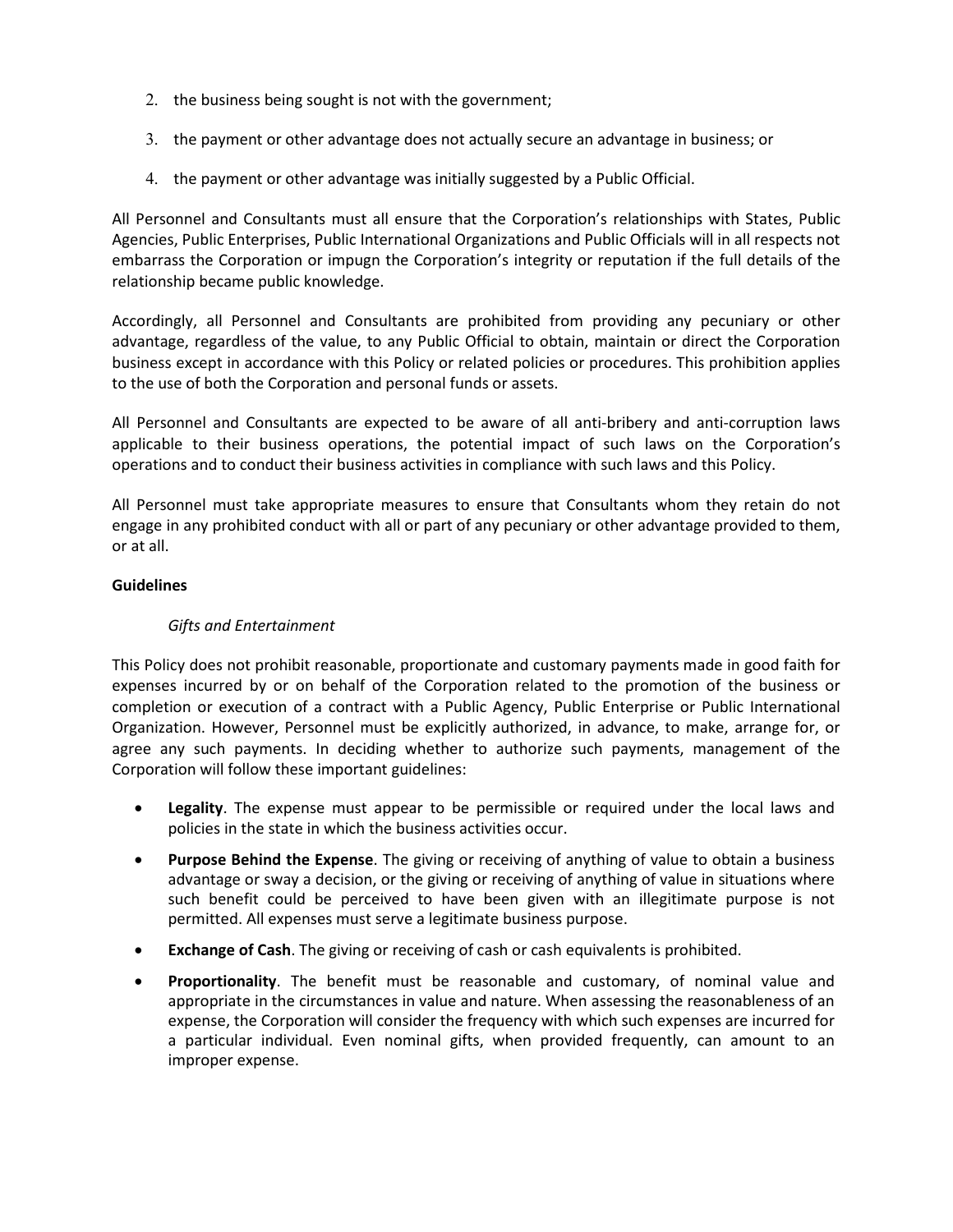- **Reputational Risk**. All benefits must be exchanged openly, without the use of a third party or intermediary. Benefits may not be made when, if made public, the benefit would reflect negatively on the Corporation.
- **Selection of Recipients**. Whenever possible, the Corporation will seek to permit the government entity to select the recipient of the benefit.
- **Documentation**. All Personnel are required to accurately record all expenses, with supporting documentation in the form of receipts. Further details are provided under the heading "Accounting Books and Records", below.

If in doubt as to whether a Gift or other expense to be given or incurred on behalf of the Corporation is appropriate, Personnel shall contact the Chief Financial Officer and keep a written record of his or her inquiry and the response received.

The Corporation may pay the reasonable travel expenses for Public Officials in circumstances where there is a legitimate business purpose for such an expense. Such expenses may only be paid where they are permitted under the laws and policies of the jurisdiction.

The travel expenses must be of a reasonable amount and directly related to the business purpose. When booking travel, the Corporation shall whenever possible deal directly with vendors of travel services (for example, booking flights directly through the airline) rather than paying or reimbursing the Public Official for which the travel is being booked. Any exception to this requires the prior written consent of the Chief Executive Officer and the Chief Financial Officer. The primary focus of the travel must be business related. In no circumstance will the Corporation pay or reimburse travel expenses for a Public Official's Family Members.

For additional information regarding Gifts, Entertainment and Travel Expenses offered to or accepted from an Associate, please refer to the Corporation's Gifts and Entertainment (Associates) Policy.

## *Political and Charitable Donations*

Special attention must be given to political and charitable donations because the purpose of any such donation could be misconstrued as an attempt to secure an advantage in business.

For example, the legality of a political or charitable donation may be questioned when:

- it appears to be closely connected to a particular business relationship;
- the amount suggests even an implicit understanding of an exchange to influence business for the Corporation;
- it is made at the request of a Public Official;
- it is made on behalf of a Public Official; or
- it is made to an individual or entity with whom a Public Official is directly or indirectly associated.

All political donations are prohibited unless pre-approved by the Board of Directors of the Corporation.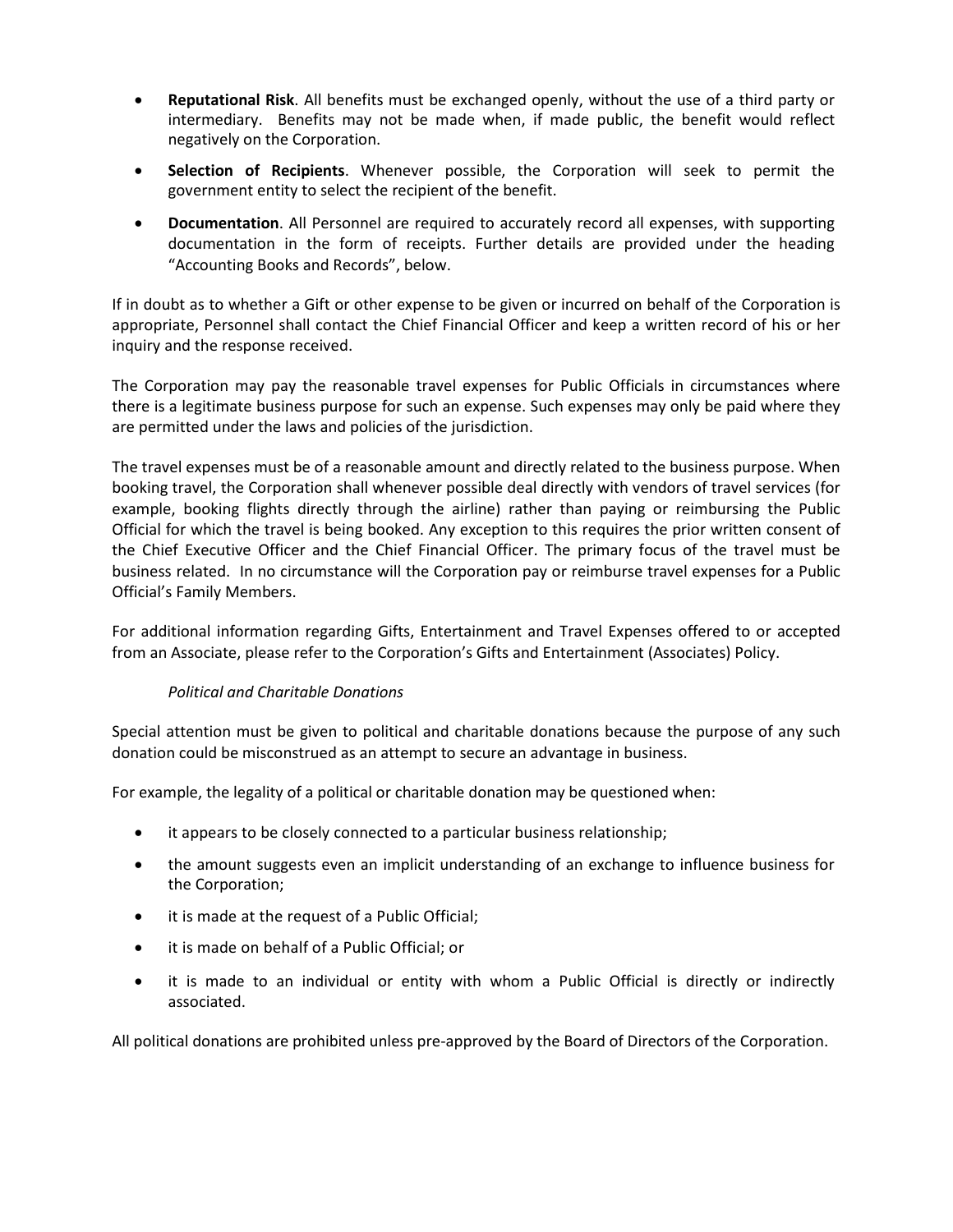## *Facilitation Payments*

Generally, the Corporation takes the position that officers, employees, and agents or intermediaries acting on the Corporation's behalf will not make Facilitation Payments.

In compelling and rare circumstances, exceptions to this Policy may be made with the consent of the Chief Executive Officer and the Chief Financial Officer. Such exceptions will only be made in advance of the Facilitation Payment being paid. All such payments must be reported to the Chief Financial Officer, who will record the amount, payee, circumstances of the payment, and identify the Corporation employees, officers, or agents involved in the payment.

The Corporation personnel are prohibited from offering a Facilitation Payment which is contingent on its approval by the Chief Executive Officer and the Chief Financial Officer.

## *Accounting Books and Records*

The Corporation is committed to developing, documenting, maintaining and continually enhancing its internal financial controls to assist in ensuring that all payments are accurately recorded in the Corporation's books and records. Special attention will be paid to those areas that may directly affect anti-bribery and anti-corruption compliance.

All payments made and expenses incurred on behalf of, or for the benefit of, the Corporation, its agents or intermediaries, must be properly recorded with a complete and accurate description of the character and nature of, and the purpose for, the payment or expense and must be properly documented with receipts or equivalent supporting documentation. No payment made or expense incurred on behalf of the Corporation will be approved without supporting documentation and no Personnel and Consultants shall make any payment or incur any expense on behalf of, or for the benefit of, the Corporation, its agents or intermediaries with the intention or understanding that any part of the payment or expense will be used for any purpose other than that described by the supporting documentation.

All Personnel, agents and intermediaries are prohibited from:

- keeping any accounts or transactions "off-book" to facilitate or conceal improper payments, or for any other reason;
- establishing, contributing to, or permitting the establishment of any undisclosed or unrecorded funds, accounts or assets or the Corporation or for the benefit of the Corporation;
- making inflated or artificial entries in the Corporation's books and records or engaging in any arrangement that results in such entries;
- making any entries in the Corporation's books and records using false documentation or that incorrectly identifies the object;
- falsifying any accounting record or document relating to a transaction, or using any record or document known or suspected to be false by the user, to obscure or disguise the true nature of the transaction, or for any reason;
- intentionally destroying bookkeeping documents earlier than permitted by the applicable law.

All accounts, invoices, memoranda and other documents and records relating to dealings with any Consultant must be prepared and maintained with strict accuracy and completeness.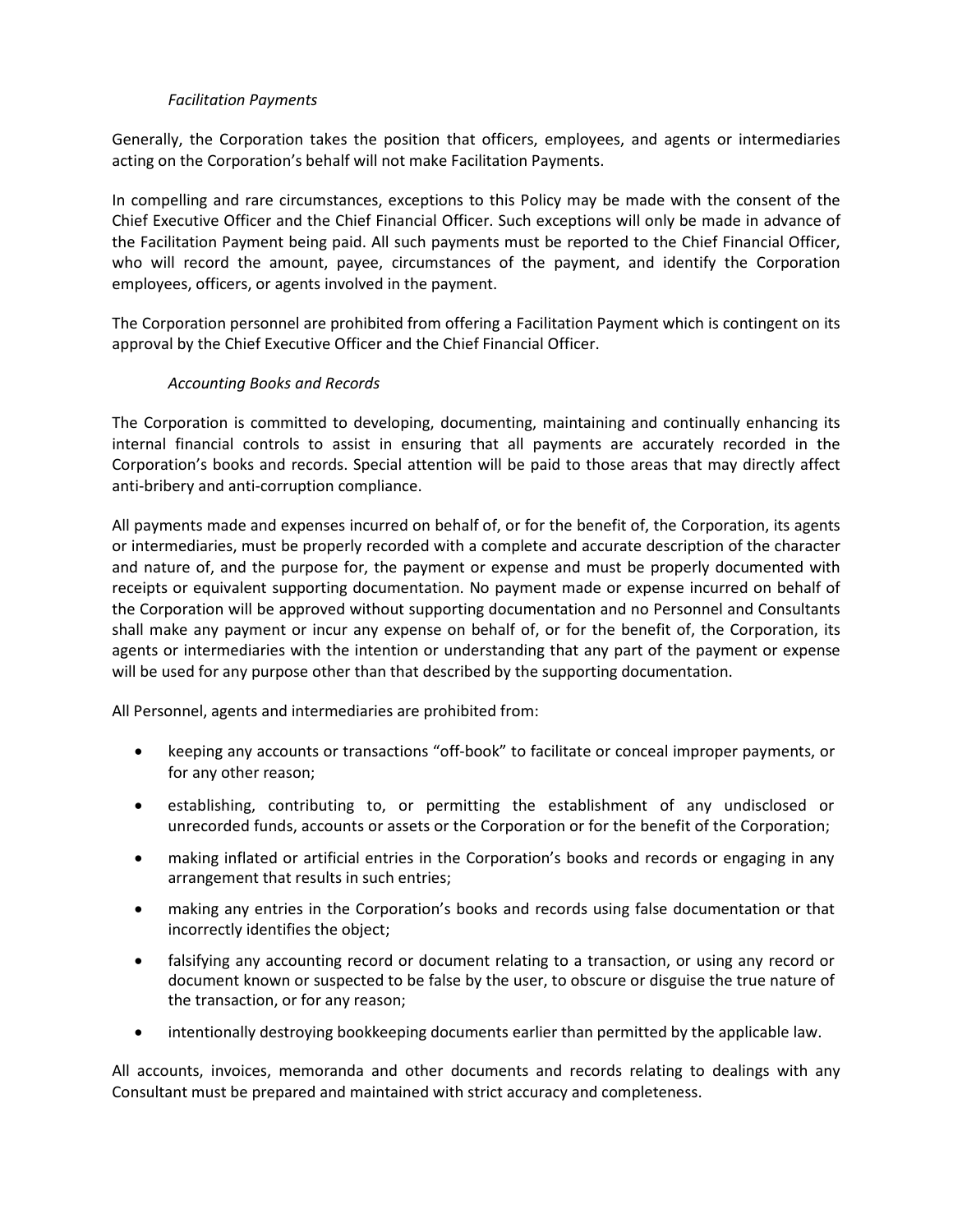All invoices must separately describe and value each item and charge in sufficient detail to be readily understood by a third party and must always describe the true nature of the transaction and be consistent with the information contained in all other documentation relating to the transaction. Invoices must never be for an amount that exceeds the reasonable charge or contractual agreement for the products or services provided and must never include any additional or unusual items.

Each accounting Personnel responsible for providing quarterly management representations must affirm upon request made by the Board of Directors that, to his or her knowledge, no payments in violation of this Policy have been made during that period.

#### **Due Diligence**

The Corporation is committed to conducting a thorough and well documented due diligence review before engaging any Consultant, entering into any joint venture relationship or participating in any merger or acquisition and to conducting periodic due diligence, as appropriate in the circumstances, throughout the life of any such business relationship.

If any inconsistencies are uncovered or concerns arise during the course of any due diligence Personnel must consult with the Chief Financial Officer.

#### *Consultants*

Consultants can expose the Corporation and its directors and officers to significant risk and liability under anti-bribery and anti-corruption laws, damaging the Corporation's reputation and ability to continue to conduct business in certain jurisdictions.

Personnel considering engaging a Consultant must first notify the Chief Financial Officer and conduct due diligence to ensure that the Consultant has true and genuine expertise, a solid reputation and a good track record. Due diligence includes, but is not limited to:

- confirming that the Consultant can perform the required services;
- determining the Consultant's integrity;
- determining the reputation for corruption of the country in which the business activities will take place;
- identifying any relationships between the Consultant (and any Family Member) and Public Officials;
- reviewing past and present transactions and activities of the Consultant;
- reviewing the list of Debarred and Cross-Debarred Individuals and Firms maintained by the World Bank, which list is found at: [https://www.worldbank.org/en/projects](https://www.worldbank.org/en/projects-operations/procurement/debarred-firms)[operations/procurement/debarred-firms;](https://www.worldbank.org/en/projects-operations/procurement/debarred-firms)
- reviewing past experiences of the Consultant with the Corporation; and
- determining the reasonableness and structure of compensation payments.

To assist Personnel in identifying situations that may raise concerns under this Policy, a noncomprehensive list of potential "red-flags" are provided in Schedule "A" attached.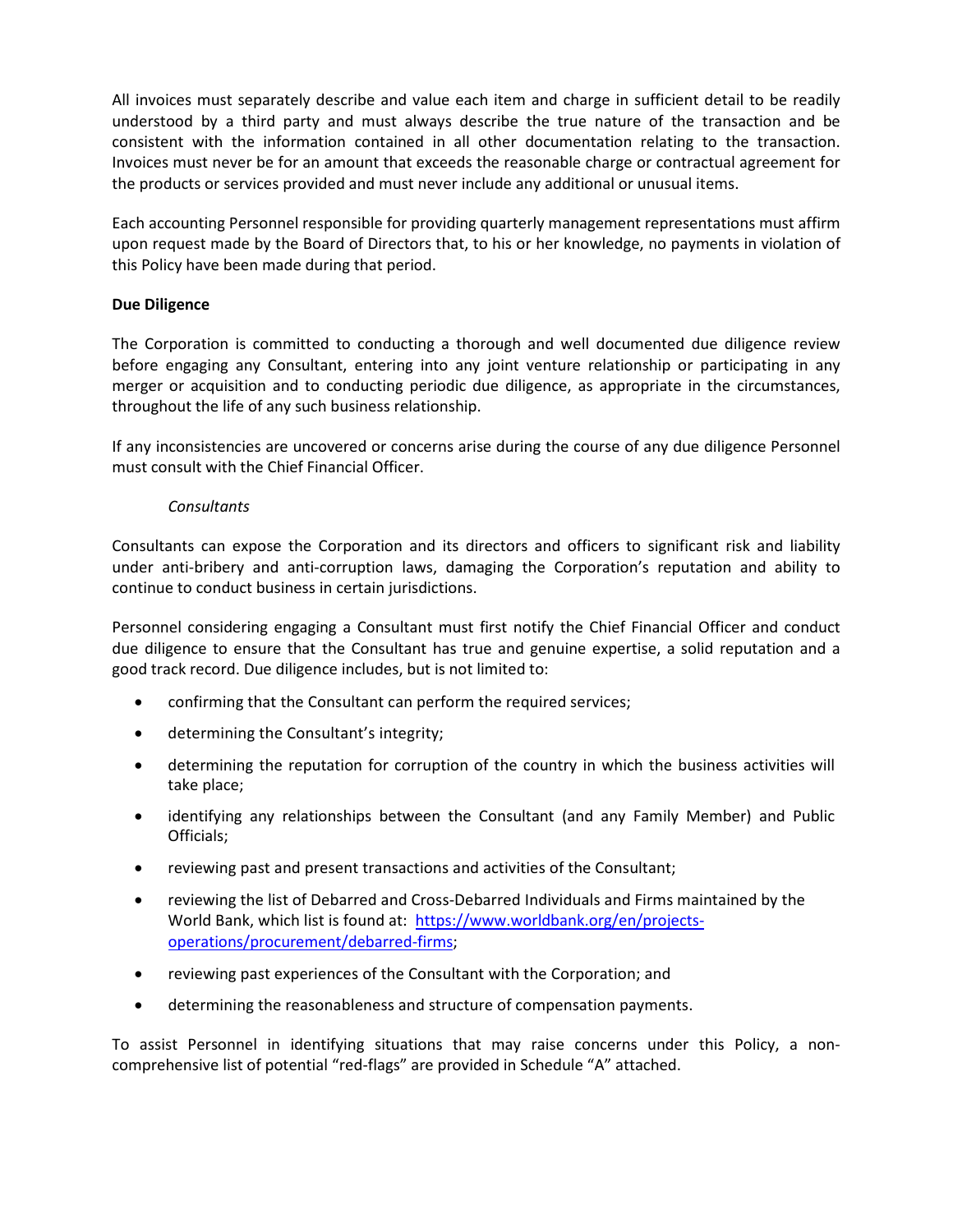The results of the initial due diligence must be accurately and thoroughly recorded in writing and provided to the Chief Financial Officer for review.

In some cases, Personnel who are considering engaging a Consultant may be required to undertake additional due diligence including, but not limited to, interviewing, indirect investigations or general research on the proposed Consultant.

Personnel engaging a Consultant, after obtaining approval from the Chief Financial Officer, must formalize the engagement in writing using a suitable form of independent consultant agreement. Such agreements shall contain appropriate representations, warranties, covenants, events of default and indemnity provisions in relation to the activities of the Consultant being in compliance with this Policy and all applicable anti-bribery and anti-corruption laws.

Personnel who engage a Consultant must monitor the Consultant's activities and performance throughout the course of the engagement including, but not limited to:

- ensuring that the Consultant provides a detailed accounting of all services performed and payments made on behalf of the Corporation and all applicable supporting documentation;
- carefully examining each invoice and the supporting documentation submitted by the Consultant to ensure that all payments are made in conformity with the Consultant's independent consultant agreement; and
- periodically conducting due diligence to ensure compliance with this Policy and all applicable anti-bribery and anti-corruption laws.

If any questions arise regarding compliance with anti-bribery or anti-corruption laws or if there is any doubt as to the propriety of a particular engagement, payment or transaction, consult with the Chief Financial Officer.

#### *Joint-Ventures*

The Corporation's joint venture partners, joint venture entities and any Consultants retained by the Corporation's joint ventures and joint venture partners can expose the Corporation and its directors and officers to liability under anti-bribery and anti-corruption laws.

Personnel considering entering into any joint venture relationship must first notify the Chief Financial Officer and assist in conducting due-diligence, which must be done, as applicable, in accordance with the Consultants section and Mergers and Acquisitions section of this Policy and all applicable antibribery and anti-corruption laws.

The due diligence results must be accurately and thoroughly recorded in writing and assessed by the Corporate Secretary, in consultation with the business unit or function that is proposing the joint venture relationship, to determine whether to recommend approving the relationship to Board of Directors.

When a joint venture relationship is approved, the Chief Financial Officer and Corporate Secretary must ensure that the written agreement(s) contains appropriate representations, warranties, covenants, events of default and indemnity provisions in relation to the activities of the joint venture partner(s) being in compliance with this Policy.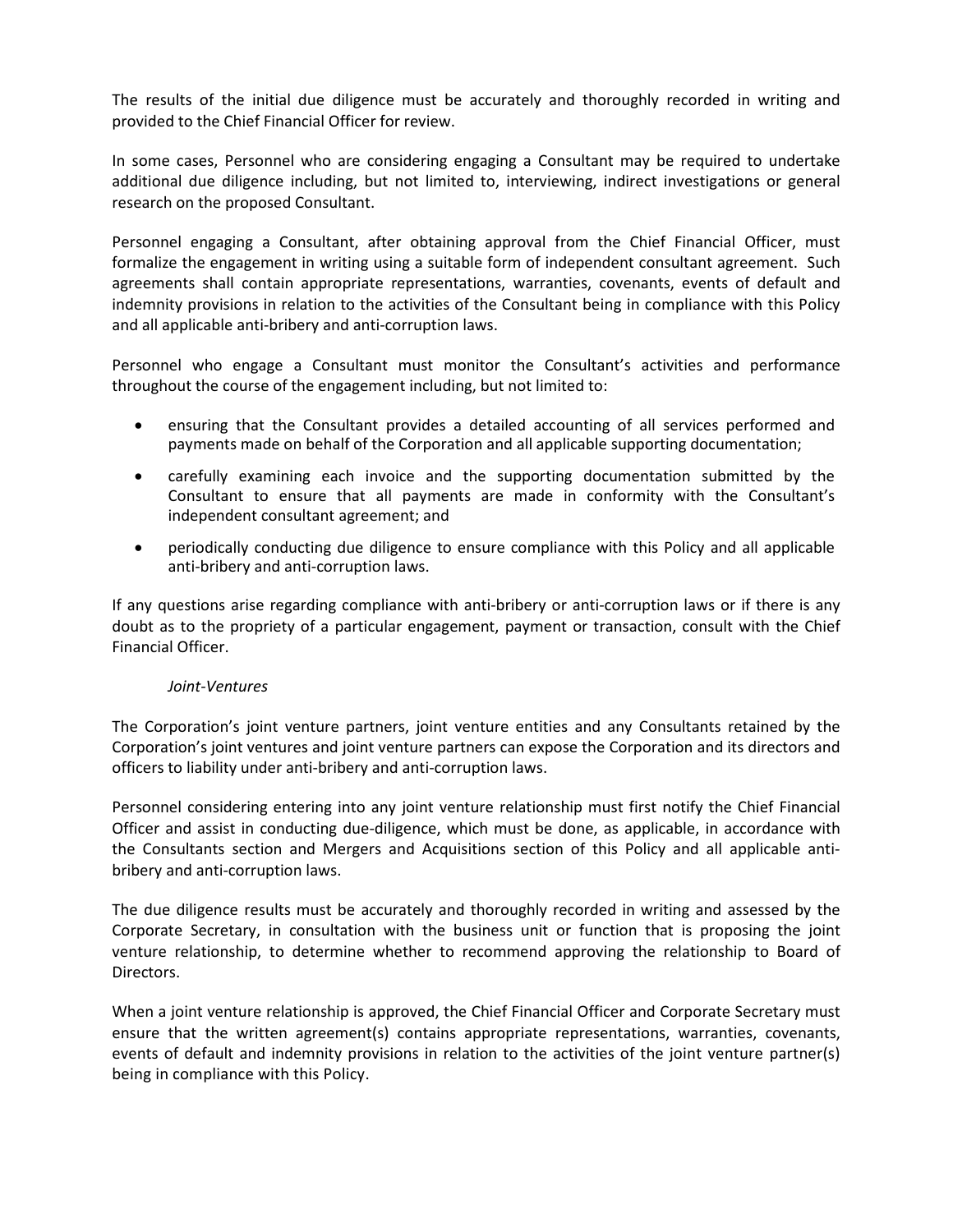The business unit or function responsible for the joint venture relationship must monitor the activities of the joint venture and joint venture partner(s) throughout the course of the relationship including, but not limited to periodically conducting due diligence to ensure compliance with this Policy and all applicable anti-bribery and anti-corruption laws.

# *Mergers and Acquisitions*

The Corporation and its directors and officers may be liable for any corrupt activities that have taken place by a target company before the acquisition.

Before the Corporation completes any joint venture, merger (standard or reverse), or acquisition transaction, the Chief Financial Officer, with the assistance of the business unit or function involved in the transaction, will conduct due diligence on the potential target to provide reasonable assurance that none of the target's past business activities were in violation of any anti-bribery or anti-corruption laws. Due diligence includes, but is not limited to:

- reviewing all significant interactions between the target and any State, Public Agency, Public Enterprise, Public International Organization and any Public Official;
- determining the reputation for corruption of the country or countries in which the target's business activities took place;
- forming a working partnership between the Corporation's deal team and the target's team of compliance risk experts;
- reviewing relevant target records, including but not limited to financial and accounting,
- employment and Consultant records;
- interviewing the target's management and compliance officer;
- interviewing key staff and, if appropriate, circulating a questionnaire focusing on particular areas of concern; and
- conducting, if appropriate, a TRACEcheck.

The due diligence results must be accurately and thoroughly recorded in writing and assessed by the Chief Financial Officer and the business unit or function involved in the transaction to determine the impact of the findings on the value of the target and by the Chief Financial Officer, in consultation with the business unit or function, to determine whether to recommend approving the transaction to Board of Directors.

When a transaction is approved, the Chief Financial Officer must ensure that the written agreement(s) contains appropriate representations, warranties and indemnity provisions and that the compliance policies of the target and the Corporation are harmonized after closing.

## **Responsibilities**

Personnel and Consultants are responsible for preventing, detecting and avoiding any activity that may lead to or suggest a breach of this Policy and for reporting any violation or suspected violation of this Policy. To assist Personnel in identifying situations that may raise concerns under this Policy, a noncomprehensive list of potential "red-flags" are provided in Schedule "A" attached.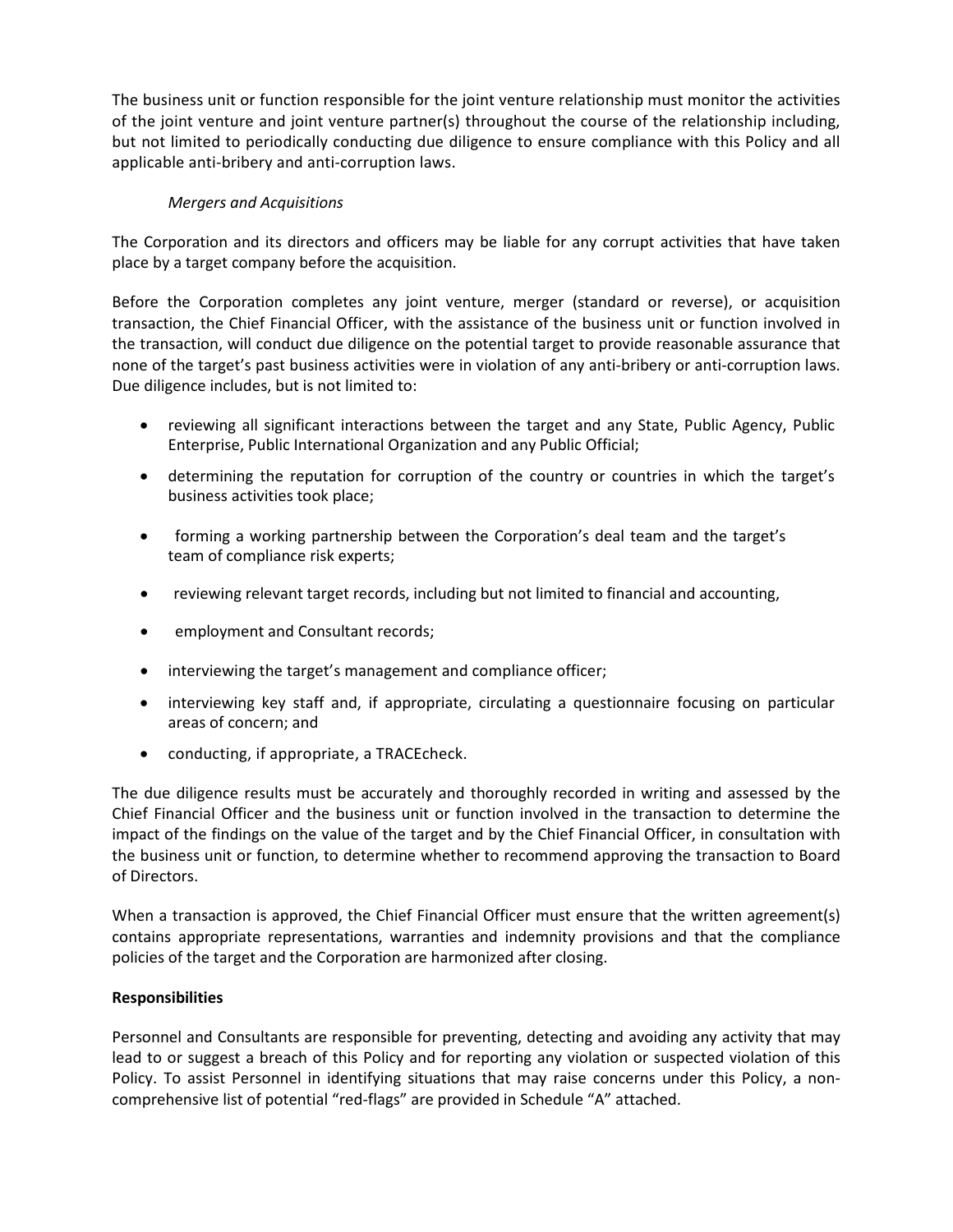Managers/supervisors have day-to-day responsibility for implementing this Policy and for ensuring that all Personnel and Consultants for whom they are responsible are made aware of, and are provided relevant and ongoing training on, this Policy.

The Chief Financial Officer and appropriate delegate(s) are authorized to advise the Corporation and Personnel concerning activities that fall within the scope of this Policy and will assist managers/supervisors in ensuring that all Personnel are made aware of, and are provided relevant and ongoing training on, the prohibitions of applicable anti-bribery and anti-corruption laws and the requirements of this Policy.

The Chief Financial Officer is responsible for: (i) distributing this Policy to all Personnel; (ii) establishing and maintaining the practices, procedures and internal controls necessary to implement this Policy; and (iii) implementing appropriate and periodic training on this Policy for all Personnel, as the Chief Financial Officer deems appropriate. Whenever requested, all Personnel must certify that they understand this Policy and that as of the date of the certification they have complied with this Policy. Such certifications will be required following completion of appropriate training and thereafter at the discretion of the Chief Financial Officer.

The Chief Financial Officer will report to the Board of Directors on compliance with this Policy.

The Board of Directors is responsible for reviewing and approving the content of this Policy and any amendments. This Policy may be amended from time to time without notice.

## **Procedures**

# *Training and Certification*

All Personnel and Consultants will be provided relevant and ongoing training on how to implement and adhere to this Policy and, where required, must certify that they understand this Policy and that to the date of the certification they have complied with this Policy. In most cases, this certification will be required on an annual basis; however, in some cases it will be required on a more frequent basis.

The Corporation's business partners, including joint venture partners, should be encouraged to participate in the Corporation's anti-bribery and anti-corruption training or equivalent training.

## *Reporting*

Directors, including the Chief Executive Officer and Chief Financial Officer, must report any violation or suspected violation of this Policy to the Chair of the Board of Directors and all other Personnel must report any violation or suspected violation of this Policy to their manager/supervisor, the Chief Executive Officer or the Chief Financial Officer.

In the alternative, Personnel and Consultants may report violations or suspected violations of this Policy in accordance with the reporting process set out in the Corporation's Whistle Blower Policy. For additional information regarding the procedure for reporting violations or suspected violations of this Policy, please refer to the Corporation's Whistle Blower Policy.

The Corporation's business partners, including joint venture partners should report any violation or suspected violation of this Policy in accordance with the terms of their agreement(s) with the Corporation.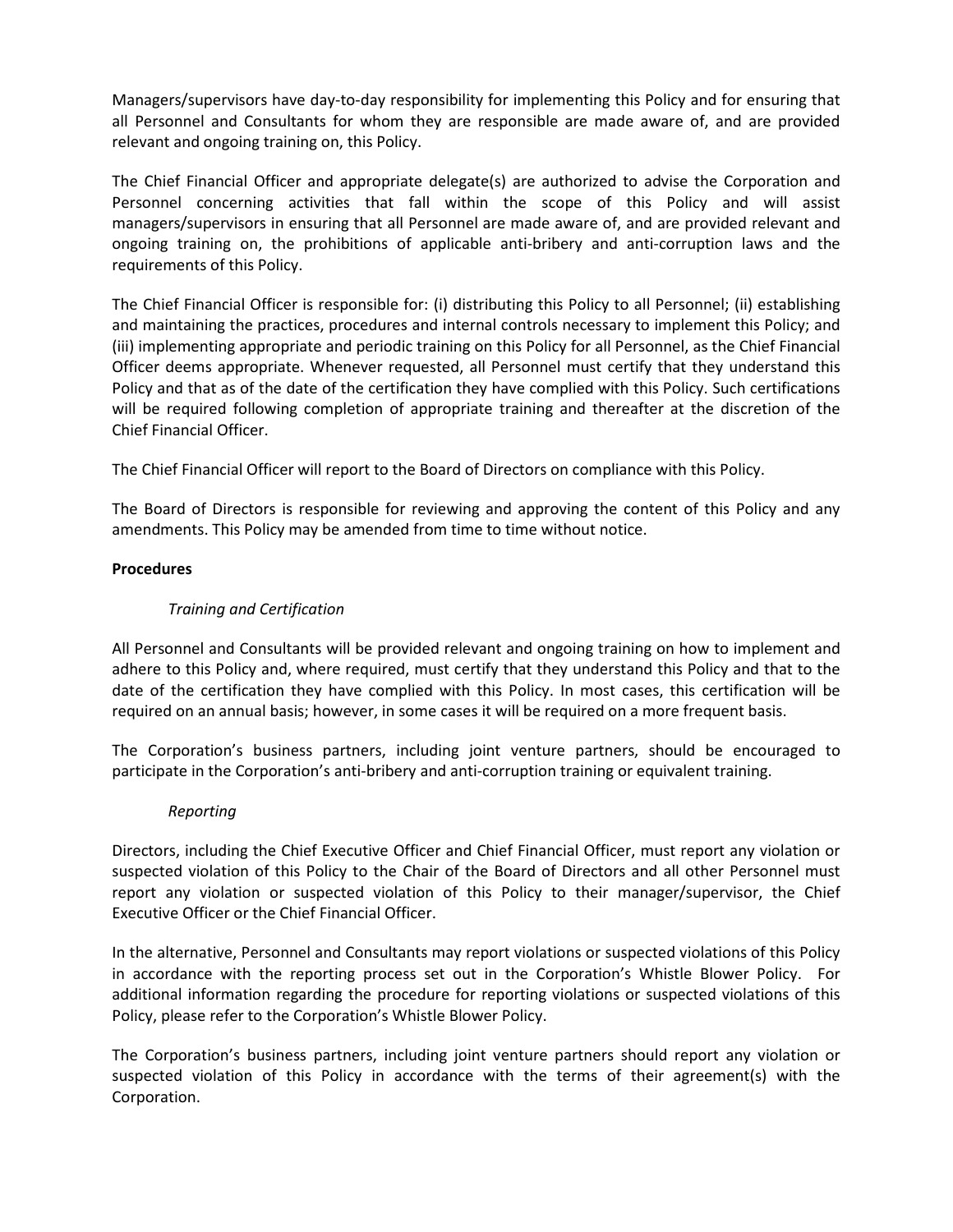No retaliatory action will be taken or permitted against any individual or entity making a good faith report under this Policy.

#### *Violations*

Any violation of this Policy by an officer or employee will result in disciplinary action, in accordance with applicable local progressive discipline policies, up to and including termination.

Violations of this Policy may also result in criminal and/or civil action. Violations of anti-bribery and anticorruption laws subject the offending party to severe criminal penalties, including imprisonment, and both the Corporation and the offending party to severe civil penalties.

The Corporation reserves the right to terminate contractual relations with any Consultant and any business partner, including joint venture partners, who has contractually agreed to comply with this Policy and has violated this Policy.

#### *Monitoring*

The Corporation is committed to ensuring compliance with anti-bribery and anti-corruption laws and will monitor, reassess and, where necessary, adapt this Policy to ensure continued effectiveness.

#### **Contacts**

Any questions regarding this Policy or the appropriateness of any activity in relation to this Policy should be directed to Kathryn Johnson, Executive Vice President, Chief Financial Officer and Corporate Secretary, Phone: 604-762-4720 or Email: [kathryn.johnson@rio2.com](mailto:kathryn.johnson@rio2.com) or if applicable, his successor. For those wishing to communicate in the Spanish language questions may also be directed to Kathryn Johnson.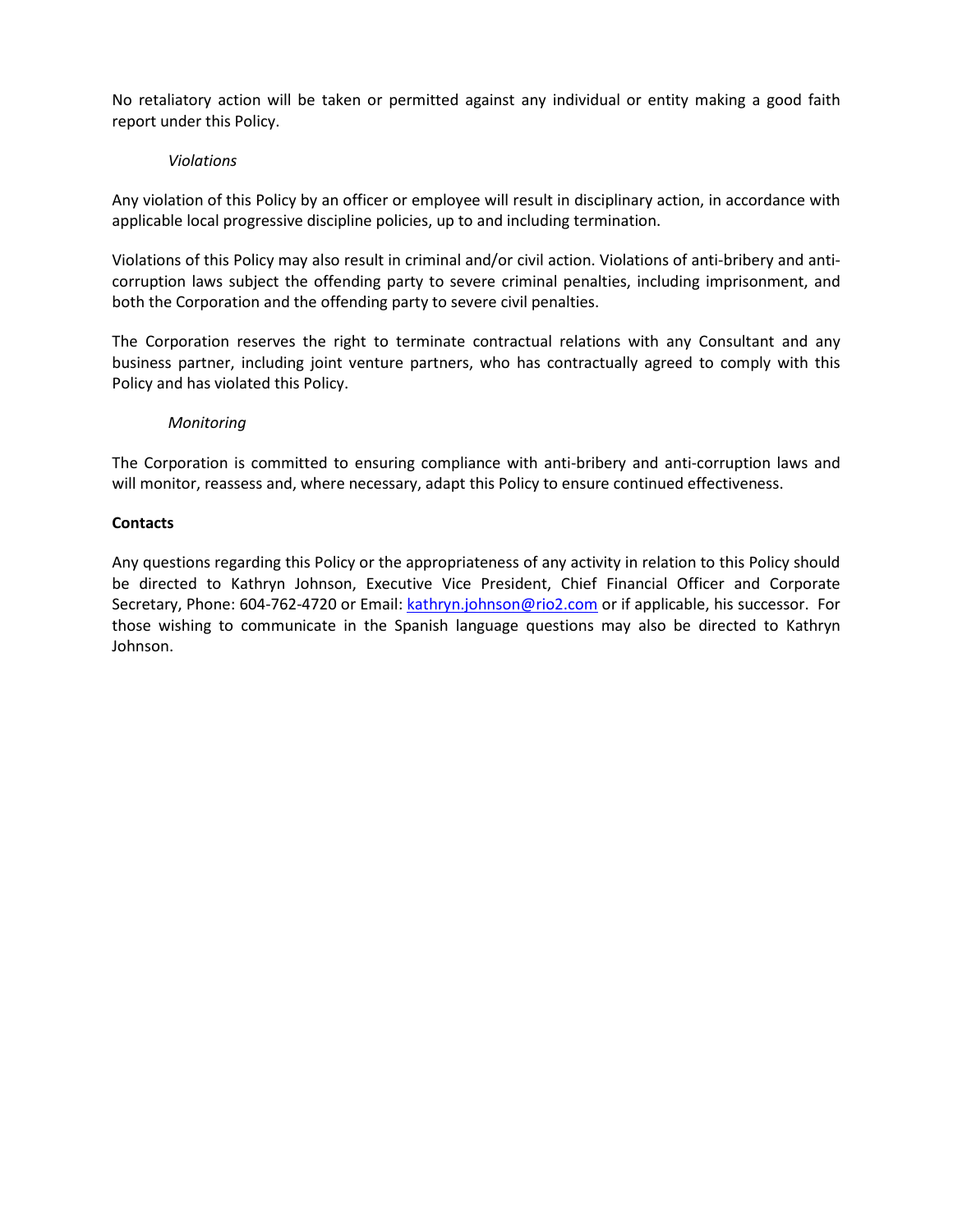#### **Receipt and Acknowledgment of Anti-Bribery and Anti-Corruption Policy**

I have received a copy of the Anti-Bribery and Anti-Corruption Policy (the "**Policy**") of Rio2 Limited (the "**Corporation**") (and acknowledge that I have read and understand its contents. I understand my obligation to comply with this Policy, and my obligation to report to appropriate personnel within the Corporation any and all suspected violations of this Policy. I am familiar with all resources that are available if I have questions about specific conduct, Corporation policies, or this Code.

| <b>Printed Name:</b> |  |
|----------------------|--|
| Signature:           |  |
| Position:            |  |
| Date:                |  |

Please sign and date this receipt and return it to the Corporation to the attention of Kathryn Johnson, Executive Vice President, Chief Financial Officer and Corporate Secretary, Phone: 1-604-762-4720 or Email: kathryn.johnson@rio2.com, or if applicable, her successor.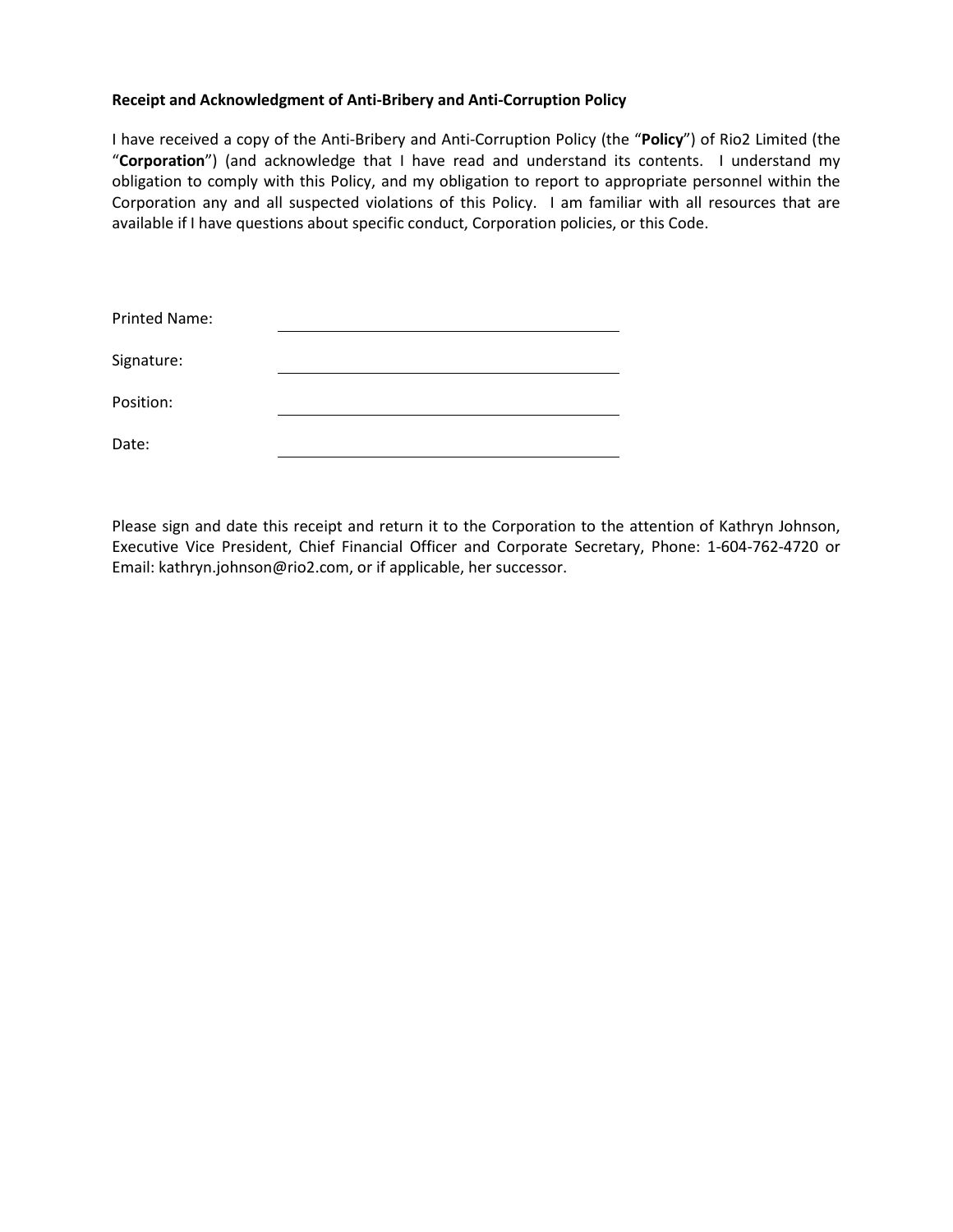# **Schedule "A" – Potential Red Flags**

The following is a list of possible red flags that may arise during the course of working for, on behalf of or with the Corporation that may raise concerns under various anti-bribery and anti-corruption laws. The list is not intended to be exhaustive and is for illustrative purposes only.

Personnel who encounter any of these red flags, must promptly report the situation in accordance with the Reporting section of this Policy.

• A Consultant is included on the list of Debarred and Cross-Debarred Firms and Individuals maintained by the World Bank, which list is found at:

> (https://www.worldbank.org/en/projects-operations/procurement/debarredfirms );

- Personnel become aware that a Consultant is engaging in, or has been accused of engaging in, improper business practices;
- Personnel learn that a Consultant has a reputation for paying bribes, or requiring that bribes be paid to the Consultant;
- Personnel learn that a Consultant or a Consultant's Family Member has a reputation for having a "special relationship" with a Public Agency, Public Enterprise, Public International Organization or one or more Public Officials;
- Personnel learn that a Consultant has a reputation for bypassing normal business channels, particularly in activities involving a State or Public Official;
- A Consultant or a Public Official insists on receiving a commission or fee payment before committing to executing an independent consultant agreement, or carrying out a government function or process for the Corporation;
- A Consultant requests payment in cash or refuses to provide an invoice or receipt for a payment made;
- Personnel receive an invoice from a Consultant that appears to be non-standard or customized;
- Personnel notice that the Corporation has been invoiced for a commission or fee payment that appears large given the service stated to have been provided;
- Personnel receive a request for payment from a Consultant without documentation or with false documentation;
- A Consultant requests that a payment be made to a country or geographic location different from where the Consultant resides or conducts business or to another name;
- Personnel notice that a payment made to a Consultant is not drawn from the correct account;
- A Consultant or Public Official requests an unexpected additional fee or commission to "facilitate" a service;
- A Consultant or Public Official requests that a payment be made to "overlook" potential legal violations;
- A Consultant refuses to sign an acknowledgment accompanying a commission payment or when requested, if the Consultant is receiving retainer payments;